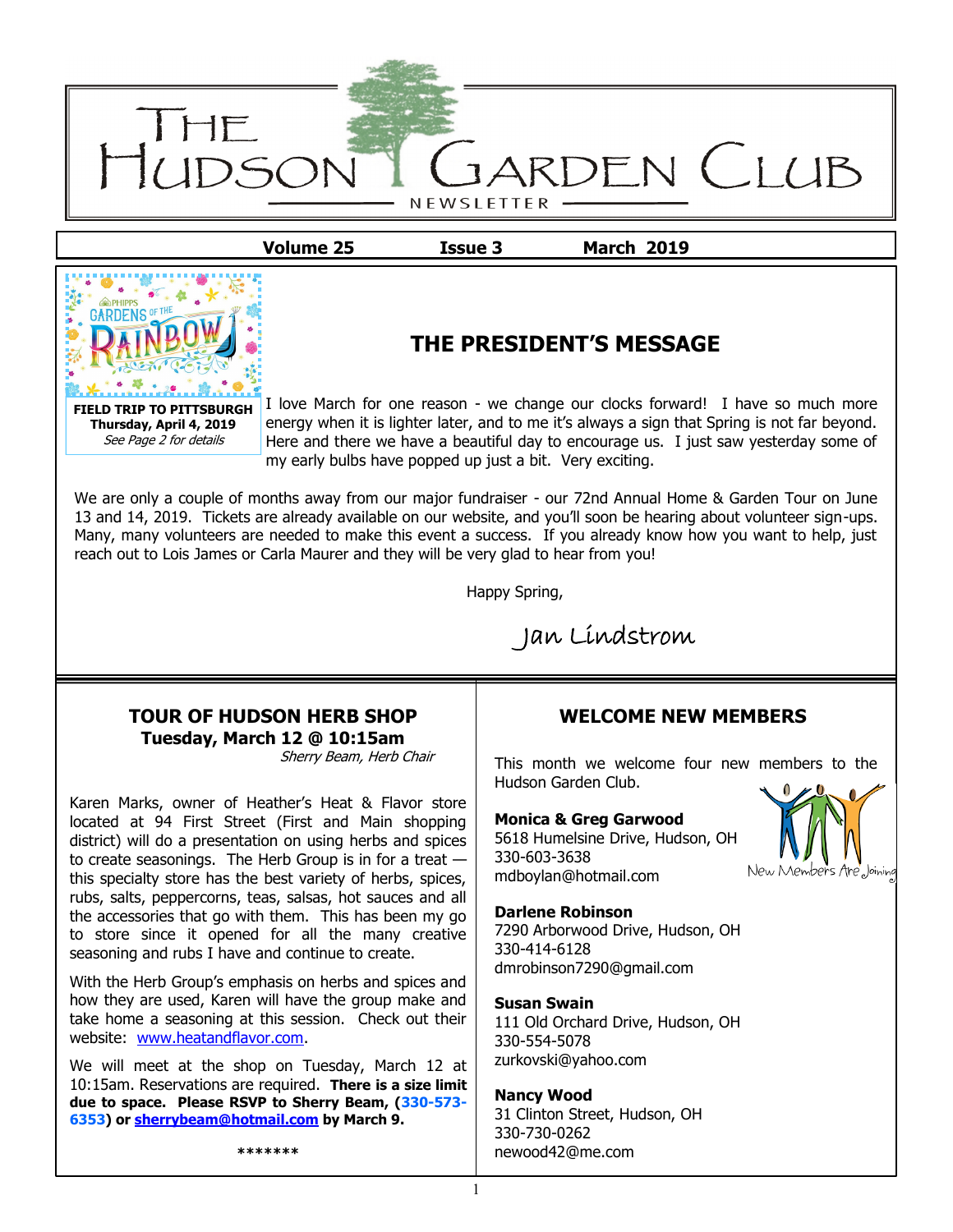# **HOW IT ALL BEGAN**

From Hudson Garden Club Archives

Have you ever wondered how the Home & Garden Tour came to be? With the help of well kept records in the HGC archives we are able to travel back in time and see when and where the seed was planted and how it has grown.

In June 1947 the Wooster Garden Club proposed a visit to 11 Hudson gardens. The members were received at the garden of Mr. & Mrs. W. D. Shilts.

As a result of the enthusiasm on the part of the Wooster Garden Club over the Hudson gardens, the Board proposed that a Pilgrimage of gardens be planned for June of 1948. The price of admission was 50 cents and about 40 people visited 11 gardens with net proceeds of \$24.50. Thus the Hudson Home & Garden Tour was born under the name of Pilgrimage.

The 1949 Pilgrimage was planned to coincide with the Hudson Women's Club Antique Show. Admission was kept at 50 cents and 178 people made the tour for net proceeds of \$67.52.

In 1950 Mrs. Andrew Jyurovat was named chairman of the Pilgrimage and proceeds of \$96.43 were given to the Memorial Garden Fund.

In 1951 there were 202 visitors and net proceeds were over \$100. Mrs. Andrew Jyurovat continued as chairman in 1951 and succeeding years.

1952 brought 602 visitors with net proceeds of \$300. Visiting homes as well as gardens was introduced for the first time.

We will continue to bring you more facts and bits of nostalgia as space allows in the monthly newsletters. Seventy-two years and going strong. See you at the 2019 Home & Garden Tour!!

# **2019 HOME & GARDEN TOUR UPDATE**

Lois James, Tour Co-Chair

The 2019 Tour plans are in full swing for our 72nd Annual Tour! The first Head Hostess meeting was February 17 so those of you who signed up to hostess a home or garden or work in the Garden Shop should be getting a call or email very soon. If you have not been contacted by April 19, please notify Carla Maurer [cbmaurer@roadrunner.com.](mailto:cbmaurer@roadrunner.com) On the Tour this year are three lovely gardens (two shade), one completely renovated home, one home with many family antiques and a garden, one eclectic village home and small patio with water feature, and one large completely remodeled traditional home with a stone patio. So, mark your calendars for June 13 and 14. If you can't make it, think ahead about buying a ticket anyway to support the HGC! (Give it to the person who does your hair, your neighbor, someone in your card club, someone at church, etc.) They won't come alone -- so you'll be helping with ticket sales. Thank you -- from the 2019 Tour Chairs!!

# **FIELD TRIP TO SITES IN PITTSBURGH Thursday, April 4, 2019**

Barb Earnhardt, Field Trip Chair

**Phipps Conservatory and Botanical Gardens** is a botanical garden set in Schenley Park, Pittsburgh, Pennsylvania. It is a City of Pittsburgh historic landmark and is listed on the National Register of Historic Places. At their all-new Spring Flower Show, "Gardens of the Rainbow," we will be inspired by "all of the colorful sights and scents awaiting us at every turn. A new level of sensory splendor awaits through abundant beds of tulips, hydrangeas, daffs, snapdragons, primula, lilies and additional Spring flowers in a marvelous rainbow of color. From warm oranges to cool blues and show-stopping silvers, these breath-taking displays creatively capture the bright, brilliant spectrum of Spring." And we are all ready for the sweet scent of Spring in the air and some color in our lives as winter drags on!

The gardens were founded in 1893 by steel and realestate magnate Henry Phipps as a gift to the City of Pittsburgh. Its purpose is to educate and entertain the people of Pittsburgh with formal gardens (Roman, English, etc.) and various species of exotic plants (palm trees, succulents, bonsai, orchids, etc.) Currently, the facilities house elaborate gardens within the fourteen room conservatory itself and on the adjoining grounds. In addition to its primary flora exhibits, the sophisticated glass and metalwork of the Lord & Burnham "Crystal Palace" conservatory offers a fine example of Victorian greenhouse architecture.

Phipps is one of the "greenest" facilities in the world. The entrance pavilion of the Phipps Conservatory has silver-level LEED certification. Its greenhouse production facility has received Platinum certification, the first and only greenhouse to be so certified.

After an included lunch at the Church Brew Works, a restaurant brewery in a historic church, we will visit the Nationality Classrooms of the University of Pittsburgh depicting Pittsburgh's ethnic community.

Leave: 8:00am from Life Center back parking lot. Return: 6:00pm

Includes: deluxe motorcoach, lunch, all tours & admissions **\$78/person CODE: 1908**

**RSVP, questions, payment by March 28 to Carolyn Szachta, Travel Director: [travel@lifecenterplus.com](mailto:travel@lifecenterplus.com) or 330-655-7487. Be sure to tell her you are with the HGC group. Please also let me know that I will see you at the**  m e e ting place that day. **[barb.earnhardt@yahoo.com](mailto:barb.earnhardt@yahoo.com) or call or text 330-671-2024.**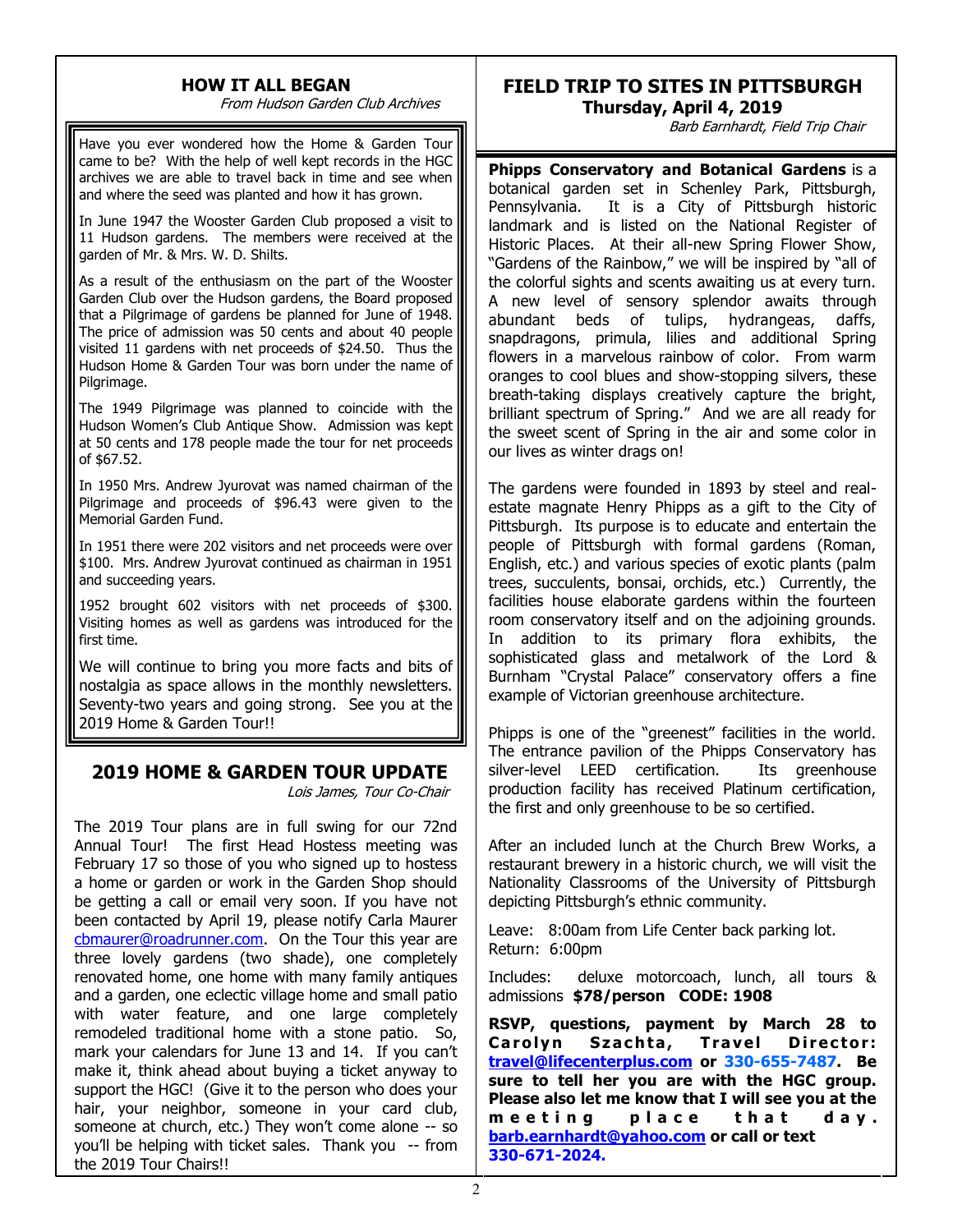# **Treasurer's Report**

| <b>Account Balances as of January 31, 2019</b>       |    |           |
|------------------------------------------------------|----|-----------|
| <b>PNC Savings</b>                                   | \$ | 32,035.94 |
| Scholarship Fund (Restricted)                        |    | 9,955.77  |
| Unrestricted Cash (Checking)                         | \$ | 2,636.73  |
| <b>Investment Accounts</b><br>Field of Interest Fund | \$ | 53,318.06 |
| <b>Total Bank Accounts</b>                           | \$ | 97,946.50 |
| Julie Kodatsky, Treasurer                            |    |           |

## **GENERAL MEETING MINUTES February 21, 2019**

On Thursday, February 21, 2019, forty members and guests gathered to hear the presentation given by Andrew Pernetti, founder of the start-up seed and nursery company, Western Reserve Heritage Seed Company.

President, Jan Lindstrom, opened the meeting by presenting the 2019 HGC budget and calling for a vote of the general membership. The budget was approved unanimously. She also encouraged volunteers to sign up to work a shift at the garden shop during the upcoming Home & Garden Tour. You can sign up by contacting one of the Tour co-chairs, Lois James, Carla Maurer or Camille Kuri.

Program chair Bronwyn Pierson introduced the speaker. Andrew explained that his interest in growing vegetables from seed was borne out of a desire for a healthier lifestyle and his preference for organically grown vegetables. In January 2017 he turned his passion into a seed-saving business to preserve species of vegetables and to create a diversity of plants. Visit Andrew's website [www.heritageseedco.com](mailto:heritageseedco.com) for more information.

Submitted by Carla Maurer

#### **FEBRUARY - MARCH TO-DO LIST From Tom Dayton of Dayton Nurseries in Norton**

|         | February 19 - Watch for robins eating crabapple fruits         |
|---------|----------------------------------------------------------------|
|         | February 21 - Re-spray deer repellent on plants susceptible to |
|         | rabbit damage when above freezing                              |
|         | February 26 - Over seed lawn when snow is gone but ground      |
|         | is still frozen                                                |
| March 1 | - Start peppers from seed                                      |
| March 2 | - Spread manure and/or compost on garden                       |
|         | when ground is frozen                                          |
| March 3 | - Watch for Eastern bluebird return                            |
| March 5 | - Take a soil test in your lawn/garden                         |

## **Wellness Outing with the Herb Group Wednesday, March 20, 2019 6:30pm - 7:30pm**

### **We have a special invitation from our friends at the Hudson Heinen's.**

If you have the winter blues and the season is getting you down, then you need to join Dr. Andrew T. Brady, Chiropractor Specialist in Hudson, as he joins Wellness Consultant, Carla Iafelice of Hudson Heinen's, on the first day of Spring, for an informative hour on how to combat life's daily stressors. Dr. Brady will discuss the three different types of stressors and how they contribute to illness including: Headaches, Anxiety, High Cholesterol, Chronic Fatigue, Digestive problems and Allergies, and some of the natural remedies and methods to diffuse them.

**We will meet on Wednesday, March 20, 2019 from 6:30pm to 7:30pm at the Hudson Heinen's Conference Room (2nd Floor)**

Space is limited so please **RSVP by March 17** to Sherry Beam at [sherrybeam@hotmail.com.](mailto:sherrybeam@hotmail.com)

# **CACTI/SUCCULENTS DISPLAY & SALE CLEVELAND BOTANICAL GARDEN March 16 & 17, 2019**

Enjoy the diversity of cacti and succulents on display by this affiliate garden club and purchase plants and supplies to take home. The popular sale draws crowds, so please plan accordingly. Please note that this event is **CASH ONLY**.

### **Saturday, March 16, 2019**

Midwest Cactus & Succulent Society Show At the CBG from 10am - 5pm Adult: \$12, Child: \$8 Members: Free

### **Sunday, March 17, 2019**

Midwest Cactus & Succulent Society At the CBG from 12pm - 5pm Adult: \$12, Child: \$8 Members: Free